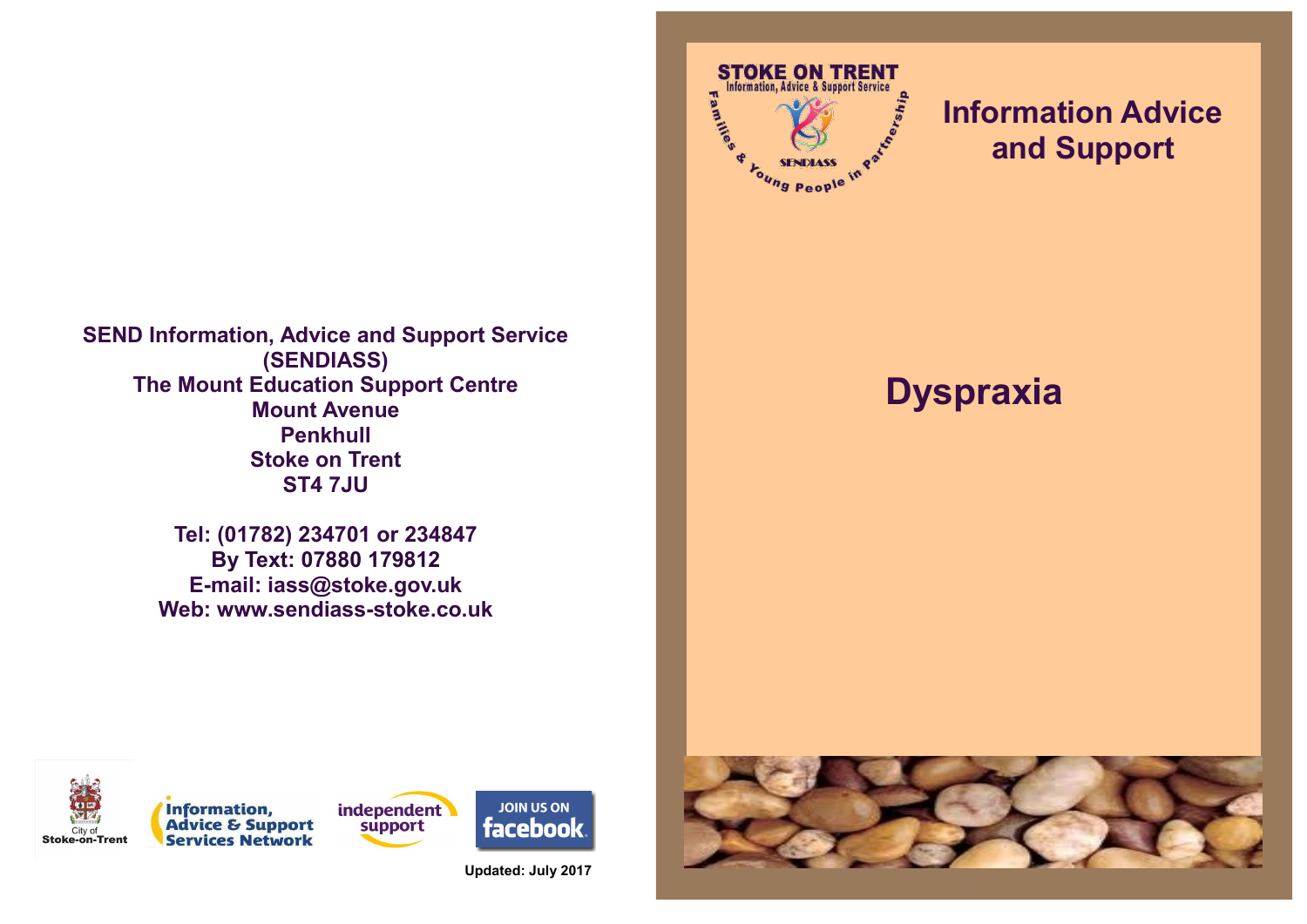**Developmental co-ordination disorder (DCD), also known as dyspraxia, is a condition affecting physical co-ordination that causes a child to perform less well than expected for his or her age in daily activities and appear to move clumsily.**

Early developmental milestones of crawling, walking, self-feeding and dressing may be delayed in young children with DCD, and drawing, writing and performance in sports are usually behind what is expected for their age.

The problem is not due to general delays in development or a learning disability, and is not caused by cerebral palsy or another neurological disorder (conditions affecting the nervous system).

Although signs of the condition are present from an early age, children vary widely in their rate of development and DCD is not usually definitely diagnosed until a child with the condition is around five years old or more.

There are six general groups of symptoms. These include:

- general *[unsteadiness](http://www.minddisorders.com/knowledge/Vertigo.html)* and slight shaking
- an at-rest muscle tone that is below normal
- muscle tone that is consistently above normal
- inability to move smoothly because of problems putting together the subunits of the whole movement
- $\bullet$  inability to produce written symbols
- visual perception problems related to development of the eye muscles.

### **Dyspraxia**

In the past, [children w](http://www.webmd.boots.com/children/default.htm)ith [dyspraxia](http://www.webmd.boots.com/children/guide/dyspraxia) may just have been thought of as clumsy and having problems with balance and coordination. Now it is recognised as a learning difficulty affecting some skills and abilities, but not general intelligence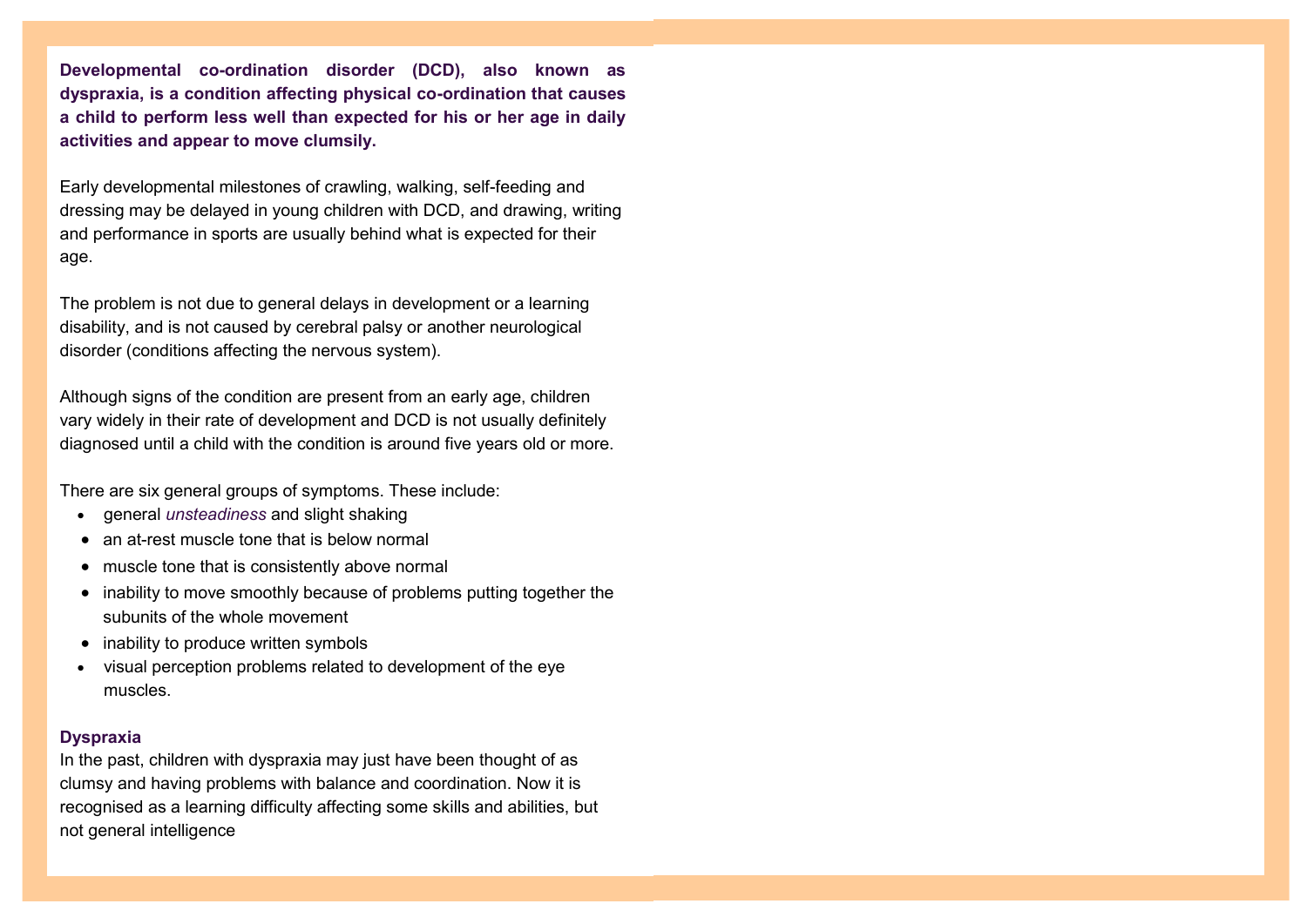The charity Young Minds says the number of [children e](http://www.webmd.boots.com/children/ss/slideshow-essential-nutrients)xperiencing the condition is between 2% and 10% of the population. Boys are four times more likely to have dyspraxia than girls and [the NHS](http://www.webmd.boots.com/nhs/default.htm) says it may run in families.

#### **Causes of Dyspraxia**

Experts believe the condition is caused by the brain's information processing systems not being fully developed and messages not being transmitted properly.

Although not fully understood, the risk of dyspraxia may be higher in babies born prematurely, born with a [low birth weight o](http://www.webmd.boots.com/children/baby/guide/low-birth-weight)r whose mother drank alcohol, smoked or took illegal drugs during [pregnancy.](http://www.webmd.boots.com/pregnancy/features/am-i-pregnant)

### **Symptoms of Dyspraxia**

Dyspraxia is often thought of as causing physical difficulties, but it can affect other areas of a child's life:

- Balance and co-ordination affects ability to hold pens, pencils and handwriting, and dressing, and eating skills using cutlery
- Following instructions, organisation and short term memory
- Speaking and listening, social skills and friendships.

Early signs of dyspraxia may be seen in babies who are slow to sit up, crawl, walk and get the hang of potty and toilet training. Later in life, children may seem awkward and accident prone and take longer to learn to ride a bike.

They may be oversensitive to some noises, light, touch and other triggers.

Speech may be immature for a child's age and hard to understand early on.

As well as communication difficulties, a child with dyspraxia may think in a very literal way and have trouble with imaginative play.